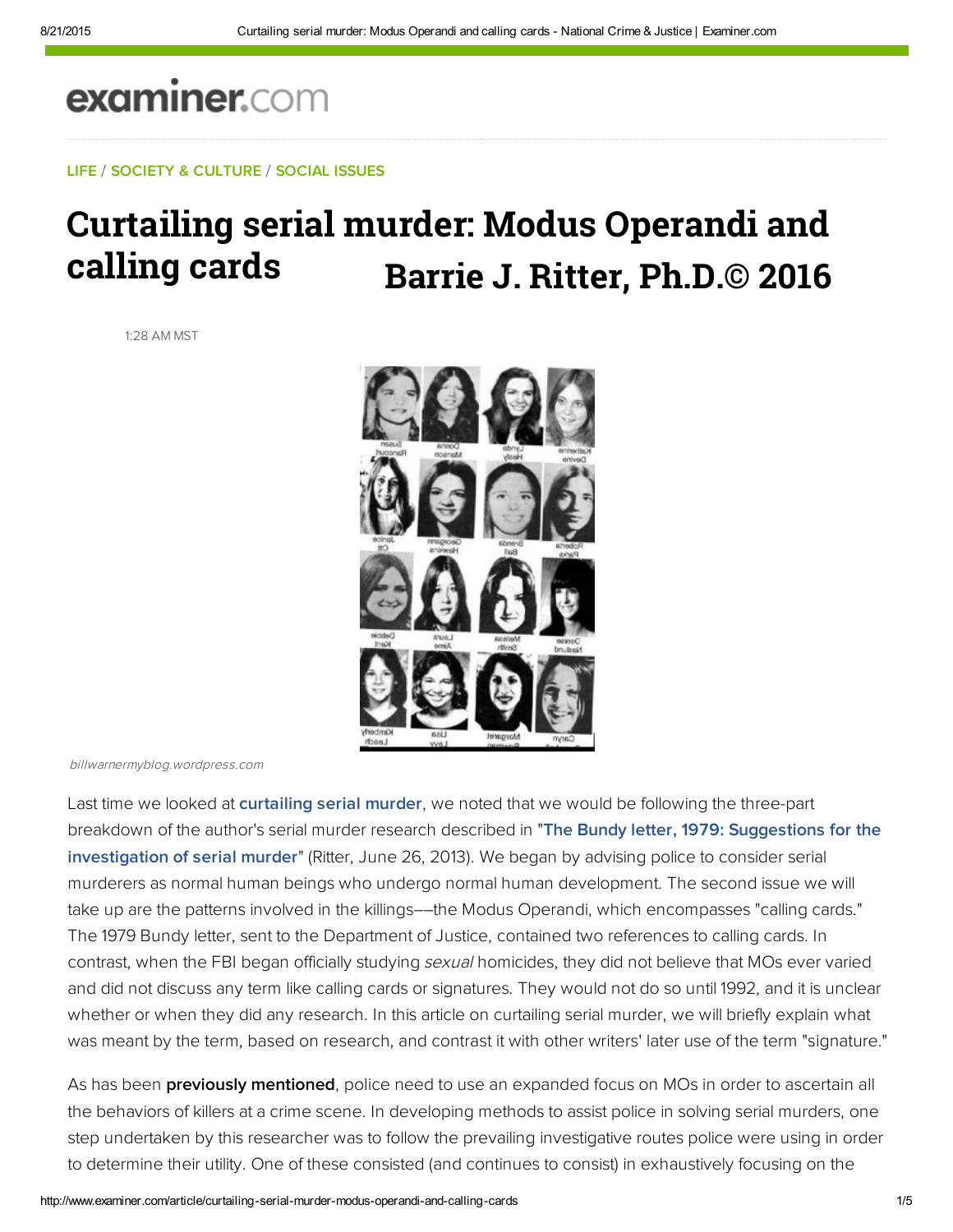victims and on motives.

There are several problems in focusing on victims. First, just because we have much more data on the victims does not mean it has utility. In the past, efforts were made to search every facet of a victim's life– his or her relationships, activities, occupations, and emotional states– in order to locate the presumed link between the victim and killer. The result is a vast amount of information which no one knew how to use. This approach is essentially asking, what did the victim do to bring on the murder? It is pure victim-blaming. The question draws on the criminological idea of "victim-provocation" (see Wolfgang, 1958) and the idea that the victim and offender are either similar in circumstances or are close in relationship. However, after evaluating each case in which investigators pursued this line of thinking, we have never seen it lead to a solution in a serial murder case.

Second, the FBI's focus on motives and their profiling counterparts in England, called "Investigative Psychologists," who focus on the relationship between victim and offender are ignoring the nature of serial homicides and many unsolved homicides. That is, we can no longer count on a victim-offender linkage: Over the past 30 years, there has been an increase in crimes against strangers, or stranger-to-stranger homicides, and an even greater increase in murders involving *unknown relationships* between killers and victims. "By 1995,. . . an extraordinary 55 percent of victims were slain by strangers and persons unknown —a total of 11,800 people!" ([Vronsky,](http://amzn.to/1bC3Bsg) 2004, pg. 15, using an FBI press release on *Crime in the United States*, 1996).

Third, there has been a decline in murders involving identifiable motives. In the 1960s, only about 5 percent of all murders lacked obvious motives– or were planned and premeditated (see Wolfgang & [Ferracuti,](https://books.google.com/books/about/The_subculture_of_violence.html?id=U15HAAAAMAAJ) 1967). But analysis of the circumstances of murders indicated that, while reporting methods had not changed and other categories (e.g. felony) had remained stable, the figure for unknown motives had dramatically increased to 22.5 percent by 1986 (Ressler, Burgess & [Douglas,](http://bit.ly/1c6r8l8) 1988), and constituted a third of all murders by 1997 ([Best\)](http://bit.ly/HG9lbp).

The rise in unknown victim-offender relationships and unknown motives intensifies the problems police were already having in the 1970s when the Law Enforcement Assistance Administration (LEAA, predecessor of NIJ) funded a variety of studies and programs to improve the effectiveness of police investigations. Given the status of law enforcement and academic profilers and detectives today, it may come as some surprise to learn that the Rand Corporation's studies (see [Greenwood,](http://bit.ly/186N5BA) Chaiken, Petersilla & Prusoff, 1975) found that the once-glorified detective had little effect on crime, arrests or clearance rates, regardless of training or workload. Detectives produced little new or useful information in felony investigations. Offenders were either apprehended at the scene by the responding officer - or not at all. Most crimes received no follow-up investigation. The secret about the high crimes-of-passion clearance rates is that these homicides almost solve themselves, with the killer often waiting at the house or nearby to be arrested by police.

The primary problem in all investigations, particularly now when there is no obvious suspect or motive, is that police have trouble conceptualizing what the important variables are for purposes of solution. At a time when there may be no obvious, relevant material to be gathered at the crime scene, we have long known that case solutions hinge on documenting relevant crime scene information. For investigations to be improved, there must be a better understanding of the information that can be gathered and analyzed by any police department. That explains why LEAA's Crime [Analysis](http://1.usa.gov/1ibSIlK) System Support (CASS) found that police expressed a need for a crime report form. And Rand reported that the great diversity in crime report forms was indicative of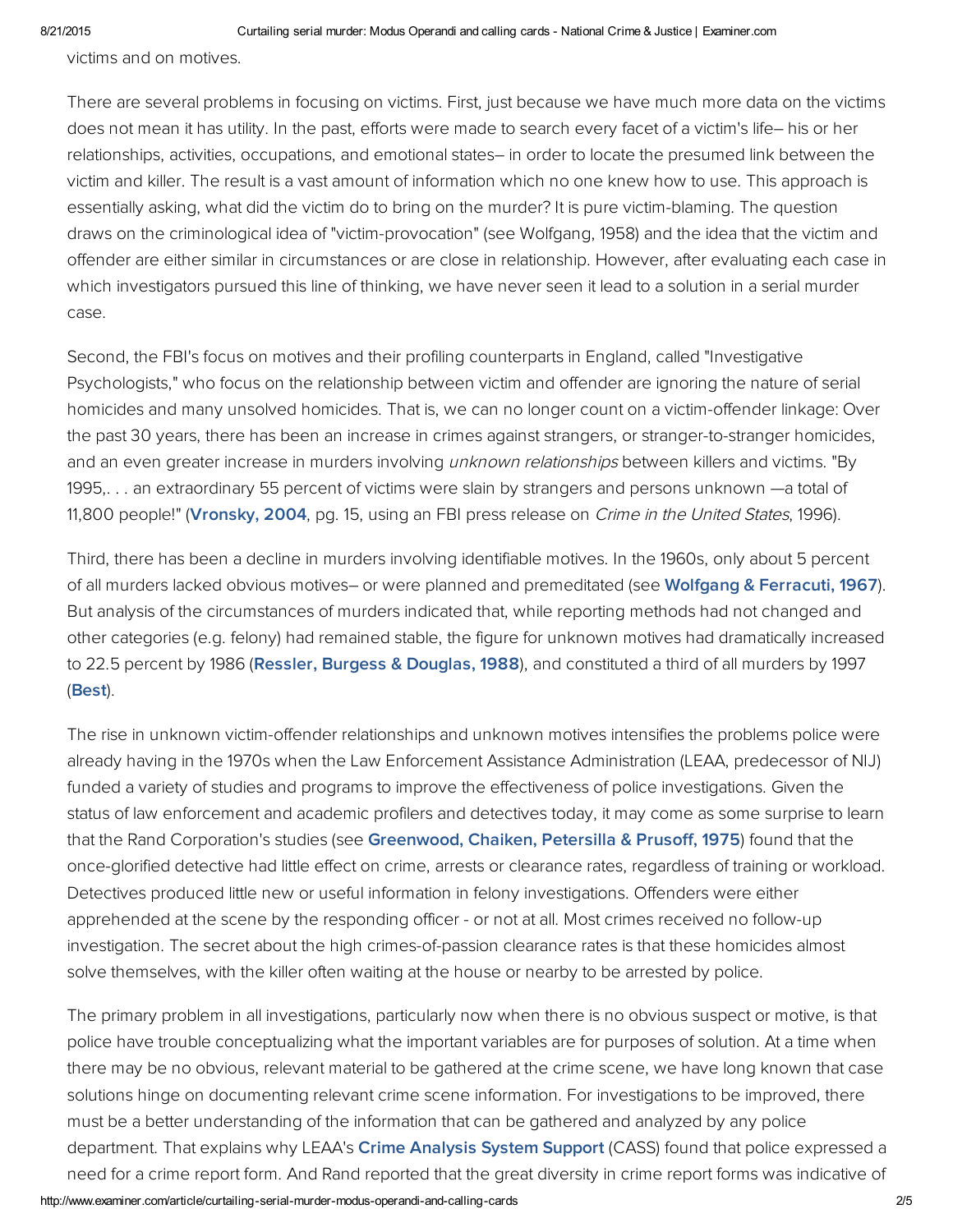### 8/21/2015 Curtailing serial murder: Modus Operandi and calling cards National Crime & Justice | Examiner.com

basic differences among police in terms of their understanding what types of information can or should be collected in a crime report for purposes of investigation and prosecution: "Documentation of relevant crime scene information by patrol heavily influences case solution. . . " ([Greenberg, Elliot, Kraft & Proctor, 1977](http://1.usa.gov/1cqBQmH)). Thus, knowing more about an unknown offender requires knowing more about the salient features of a complex crime.

It was for this reason that the author's primary objective in a 1979 LEAA (unfunded) grant proposal was the refinement of a one-page crime report form that could be used by police who had no suspect and were facing either a single or serial homicide.

Due to length, this discussion will continue in a follow-up article.

## SUGGESTED LINKS

- [Ways to curtail serial murder: Considering normal human beings who kill](www.ritterhomicideresearch.com/articles/Ways-to-curtail-Serial-Murder_normal-humans-who-kill.pdf)
- ▶ [No more hoopla for VICAP, the FBI's serial murder tracking system](www.ritterhomicideresearch.com/articles/VICAP_the-FBIs-serial-murder-tracking-system.pdf)
- $\blacktriangleright$  [The study of murder to help police](www.ritterhomicideresearch.com/articles/The-study-of-murder-to-help-police.pdf)
- [The study of murder to help police: Expanded MO analysis](www.ritterhomicideresearch.com/articles/The-study-of-murder-to-help-police_Expanded-MO-analysis.pdf)
- [The serial killers' crimes: Assumptions about Modus Operandi \(Part 17\)](www.ritterhomicideresearch.com/articles/Part-17.pdf)